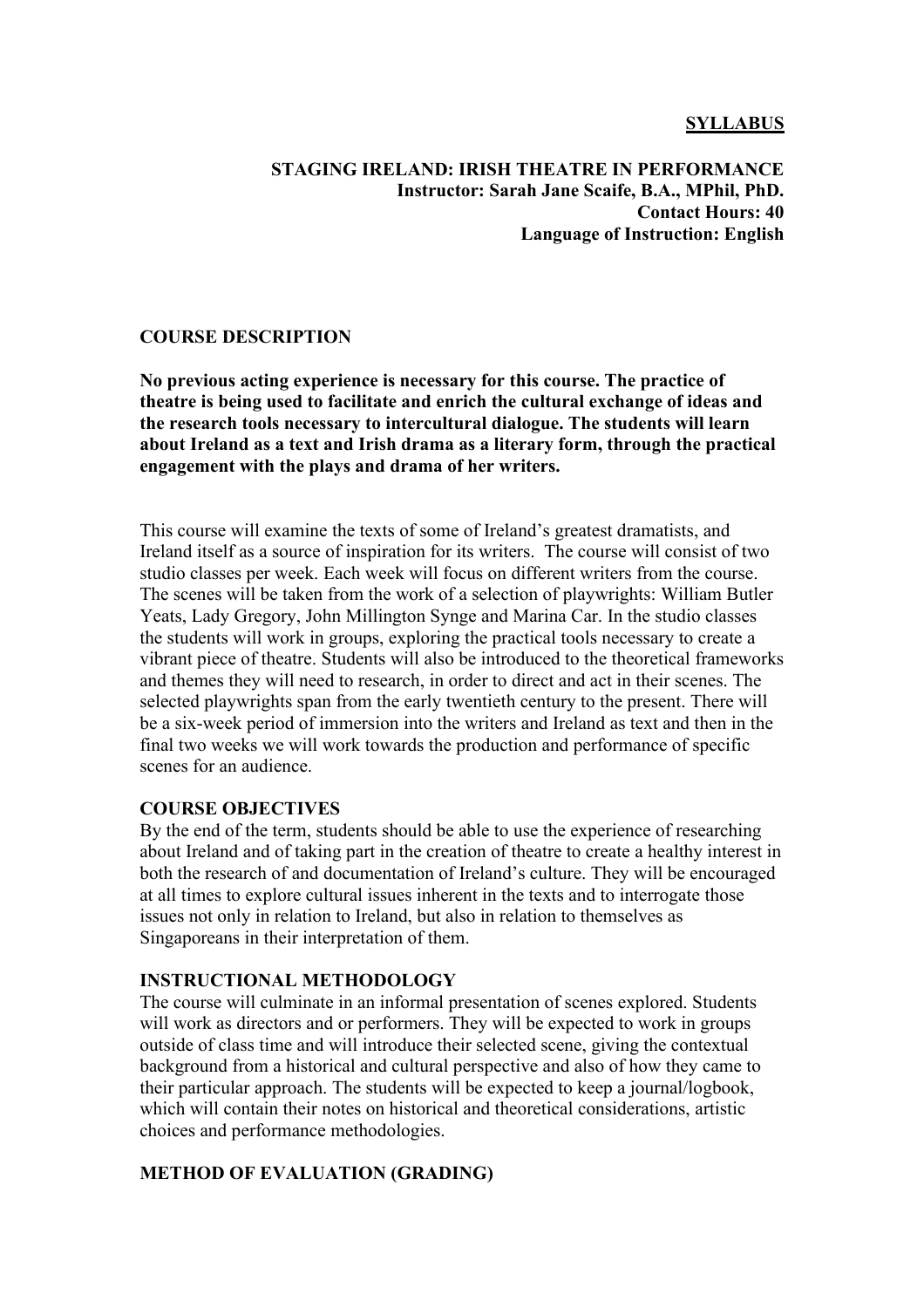Production/Performance: 50% (during the last week, will also include rehearsal period during the course) 2000 word essay based on journal notes: 30% (due at the end of week 7) Class participation: 20% (continuous)

# **Course Outline Weeks One and Two**

**Theoretical discussion**: Introduction to W. B. Yeats and Lady Gregory; new forms of theatre and the founding of The Abbey Theatre. Playtexts: (Yeats) *Purgatory, At the Hawk's Well, (Lady Gregory) The Gaol Gate and Spreading the News.* (Both) Cathleen ní Houlihan.

**Studio Classes**: Yeats and Gregory in Performance, These workshops will focus on**:** the heightened use of space, body and poetry; They will also look at how to draw the audience in to another time and place through the use of mask, puppetry and movement. The student will learn how Yeats looked to Ireland's ancient mythology for his new idea of 'total theatre' and of how Lady Gregory looked to folklore for her theatrical form.

## **Weeks Three and Four**

**Theoretical discussion:** Introduction to John Millington Synge, his relationship to the Aran Islands and the Irish language as inspiration for his dramas but also to Europe to the new Expressionist Theatre. Playtexts: *The Playboy of The Western World* and *Rider's to the Sea*.

**Studio classes:** The students will be introduced to the use of storytelling as a device used throughout Irish Theatre; the use of heightened speech in Synge's dramas, which was inspired from his stay on the Aran Islands off the West coast of Ireland. They will also learn, through their immersion in the texts, how it was for the people of Ireland in the early  $20<sup>th</sup>$  century.

### **Weeks Five and Six**

**Theoretical discussion**: Introduction to Marina Carr, Ireland from a female Catholic perspective. We will once again look at the social issues arising after Independence, examining the institutions of Church, State and the Family. *By the Bog of Cats…* and *Portia Coughlin*.

**Studio classes**: Carr in Performance. These workshops will explore Carr's use of heightened language and mythic landscapes of the midlands of Ireland. Everything that was explored with the earlier playwrights can be seen in her work but with a savage twist and a social awareness that comes from her position as female and Catholic.

## **COURSE READINGS**